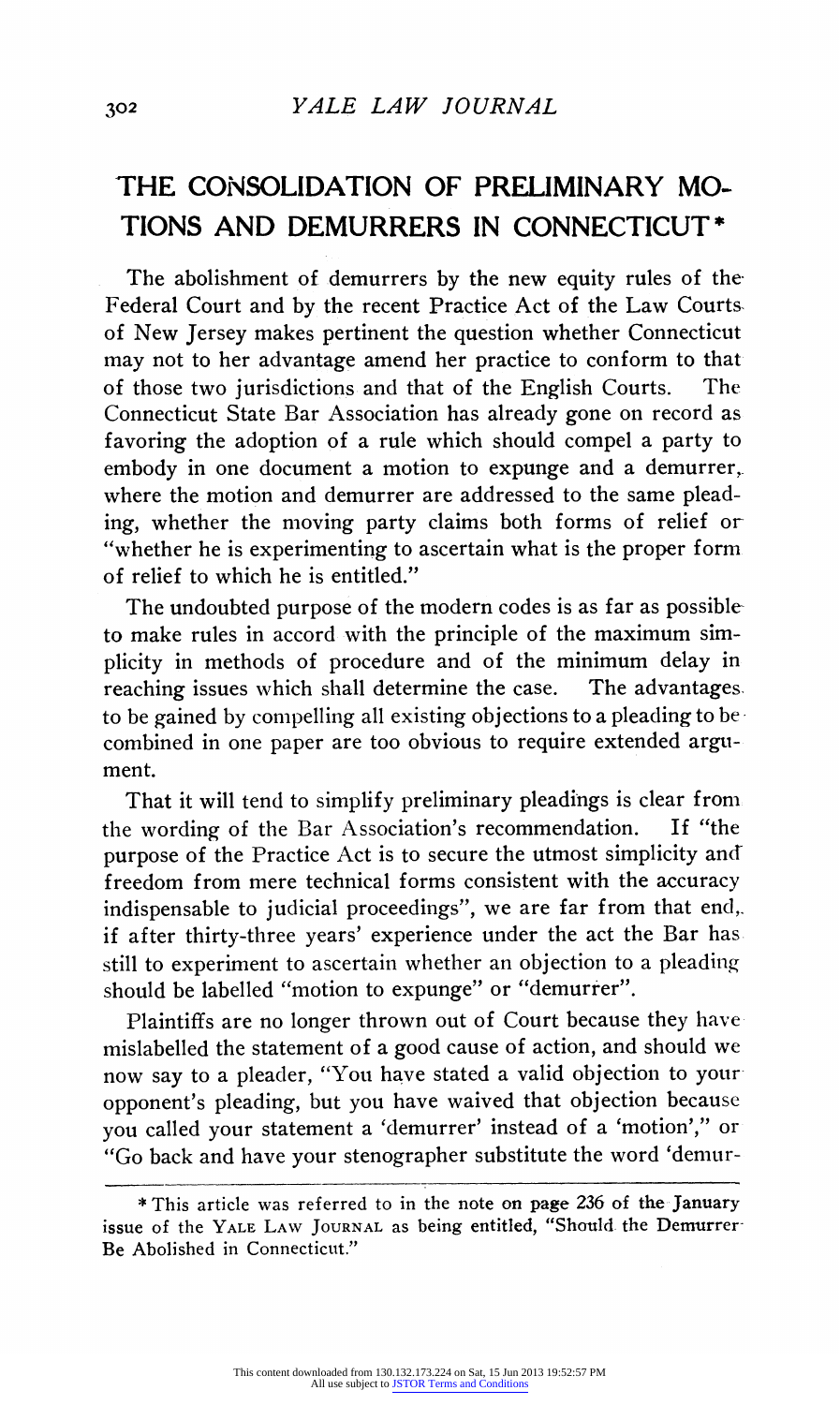**rer' for 'motion', then file your statement again, claim it for the short calendar again, and then we will hear you"?** 

**The present method of permitting one objection to a pleading tobe taken by motion, and another and entirely independent objection to be taken later by demurrer after the determination of the motion offers an opportunity for dilatory tactics, especially in, counties where short calendar sessions are infrequent, increases: the client's expenses by compelling him to pay his attorney for two appearances in Court' instead of one, plus travel and extra time in cases where the attorney resides at a distance from the county seat, and results in a waste of the Court's time in familiarizing itself on each occasion with the pleadings.** 

**Is it then possible to compel all existing objections to a pleading. to be embodied in one paper, to be called "a motion" or "exception", or any other suitable name, and still preserve the accuracy indispensable to judicial proceedings; in short, to abolish all distinctions between motions and demurrers in so far as they attack**  defects of form or substance in a pleading? **classes: to strike out or expunge, to make more certain or more**  specific, to separate causes of action, for misjoinder of parties, and to cite in or admit new parties. Demurrers, on the other and to cite in or admit new parties. **hand, are used to test the sufficiency of a cause of action or defense, to object to duplicity or misjoinder of causes of action, to the relief demanded, and to the non-joinder or want of parties.** 

**There is nothing inconsistent in stating and arguing together the objections now raised by a motion to expunge and a demurrer, for the ruling on the motion is entirely immaterial as far as the statement and argument of the demurrer is concerned.** 

**The motion confined with its proper limits as defined by the Practice Act cannot be used to remove matter which would? change the aspect of the complaint from the standpoint of demurrability, for if the matter sought to be expunged is material to the statement of the cause of action or defense, it cannot be**  Otherwise a party could have an allega**tion stricken out, and then properly demur because the complaint failed to contain that allegation. Suppose a complaint is objected' to because it contains scandalous matter and also because it'fails to state a cause of action, the presence or absence of the scandalous matter cannot affect the sufficiency of the complaint, for it is only scandalous when it is unnecessary to be stated to set out the cause of action.**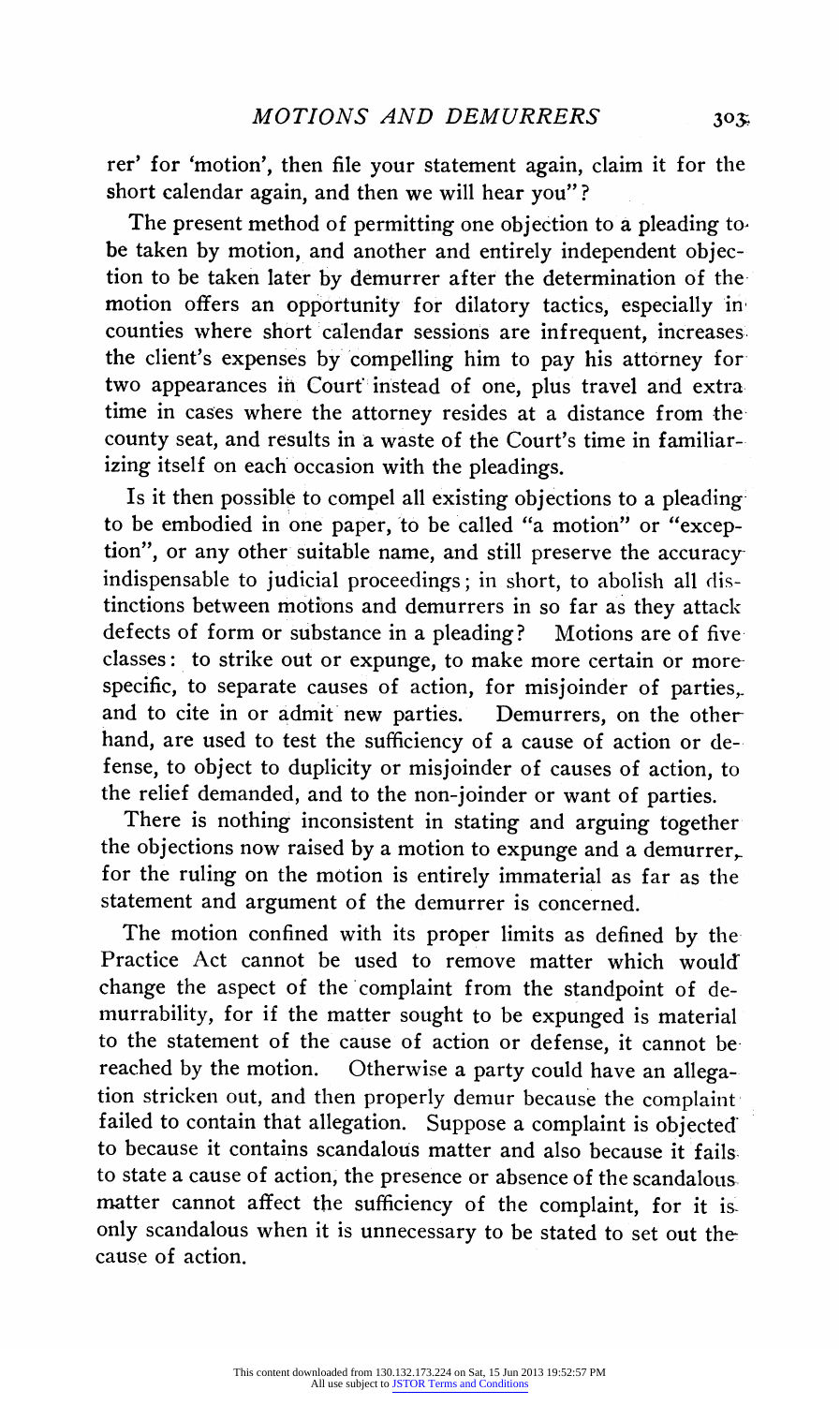**It has been urged that it would be impossible to argue at the same time the objections now raised by a demurrer and a motion to make more specific because you would not know until after a ruling on the motion in what particular the Court would order the pleading made more specific; and further, you would not know the details of the more specific statement until made by your opponent. This situation cannot cause difficulty for the purposes of the two objections are entirely different. The demurrer in such a case is used to test the sufficiency of the pleading as stating a cause of action or defense, a question which the motion cannot raise, for the motion assumes sufficiency in substance and only reaches defects in form, so the granting or denial of the motion**  does not in any way affect the grounds of the demurrer. **if the more specific statement when made is objectionable, then ground for a second "exception" has arisen, as the first need present only causes of objection existing at the time it is filed.** 

**Again assume that you wish to attack a pleading on the grounds of misjoinder of parties, failure to state a cause of action, and improper relief demanded. It is entirely reasonable and practical to state and argue all these objections at once.** 

**A ruling that one party should not have been joined cannot supply the omission in the complaint of a fact essential to the statement of a cause of action. If on the other hand the objec**tion to the complaint is that it contains improper matter and the determination of this question turns on the ruling as to the mis**joinder of the parties, there can be no hardship in requiring the objector to state and argue his objection on the hypothesis that the**  ruling on the misjoinder will be in his favor. **ing applies if the relief demanded is only improper, if there has been a misjoinder of parties. Cases are constantly submitted to juries )y our judges with instructions to find one way or the other as they find this or that fact proven. Furthermore, in ten States misjoinder of parties is reached by a demurrer, and it is not uncommon in those States to find this objection combined**  with the other grounds of demurrer in a single demurrer. **the fact that these States have continued this practice, the inference is fair that no inconvenience has been found.** 

**Again suppose a complaint to contain two counts. In the first count are combined two causes of action which are unitable, but one of them is not stated with sufficient certainty. The second count states a cause of action which cannot properly be united**